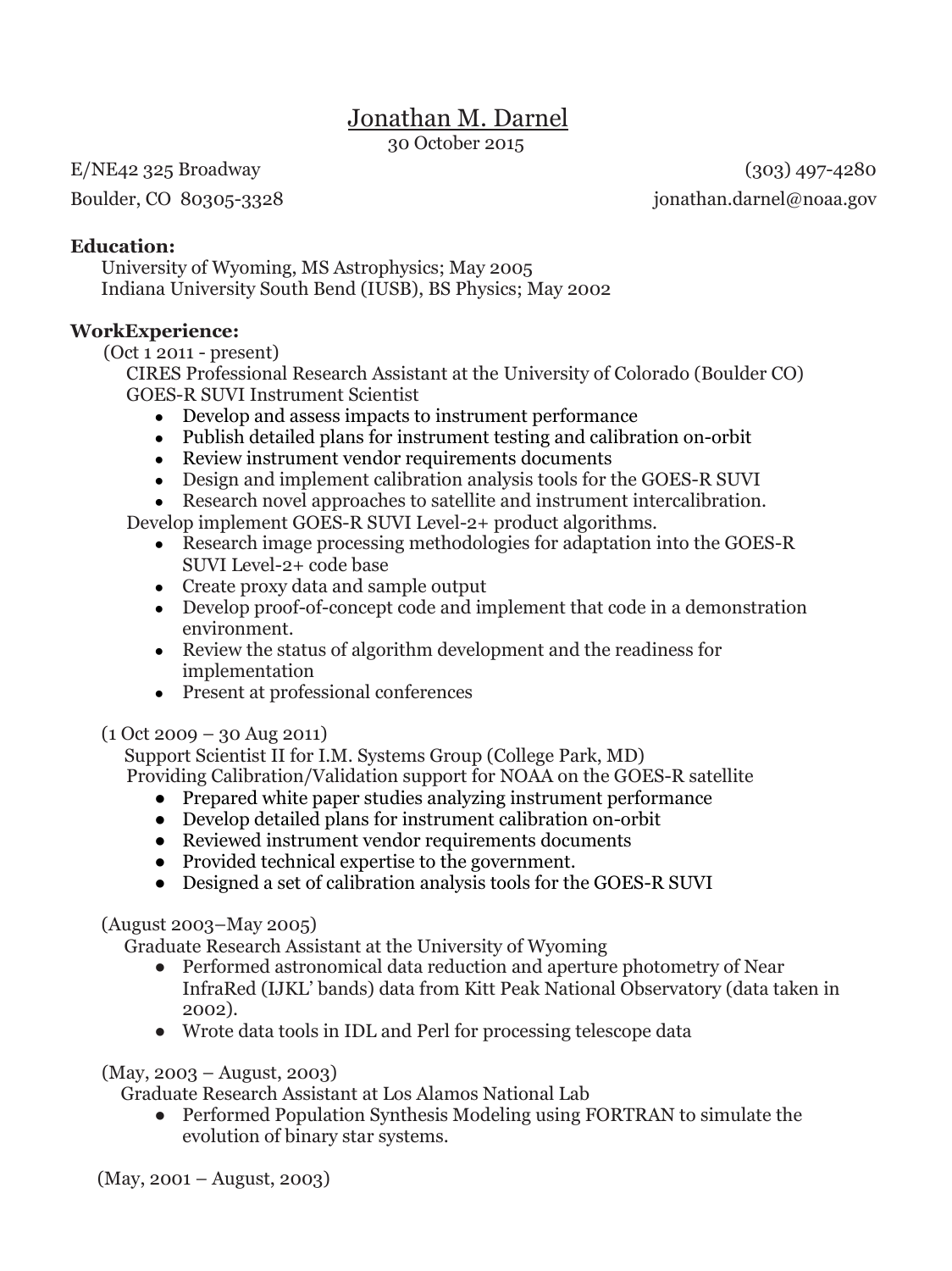Research Assistant at NASA Goddard Space Flight Center

● Wrote a simulation to model the interaction of ultra-high energy tau neutrinos within the atmosphere using PAW (a FORTRAN-esque software analysis package)

### (May, 1998 – August, 2000)

Undergraduate Research Assistant at Purdue University

- Performed measurements of reflectivity upon various mirrors.
- Tested the response function of photo-multiplier tubes.
- Interpreted the results of atmospheric particle showers simulations.

### **Other Relevant Experience:**

- Developed an atmospheric particle interaction model in  $C_{++}$  (2001)
- Developed a data-analysis package for processing astronomical data taken from the Wyoming InfraRed Observatory in IDL (2004)

### **Computer Experience:**

Operating Systems: GNU/Linux: 15+ years MS Windows: 14+ years (95, 98, XP, 7) Computer Programming:  $C/C++: 7 years$ FORTRAN: 2 years Python: 7+ years IDL: 5+ years Bash shell scripting: 3+ years Other: LaTEX (for grants, papers, etc.) Familiar with MS Office (Word, Excel, PowerPoint),

OpenOffice

# **Awards Received:**

 NOAA Customer Service Excellence Award - 2014 NOAA Customer Service Excellence Award - 2013

# **Poster Presentations:**

- Darnel, J, Boerner, P. Using the GOES EUVS to Track SDO/AIA Degradation. *Solar Heliospheric and INterplanetary Environment,* Stowe, Vermont. July, 2015.
- Darnel, J., S, Hill, W. Denig. [NOAA Solar Imagery Products for the GOES-R Era.](https://insidecires.colorado.edu/asa/system/admin/shinecon.org) *Solar Heliospheric and INterplanetary Environment*, Telluride, Colorado. June, 2014.
- Darnel, J., S, Hill, W. Denig. Automatic Analysis of EUV Solar Features using Solar Imagery for the GOES-R SUVI. *CIRES Rendezvous*, Boulder, Colorado. May, 2013.
- Darnel, J., S, Hill, W. Denig. Automatic Analysis of EUV Solar Features using Solar Imagery for the GOES-R SUVI. *AMS*, Austin, Texas. January, 2013.
- Darnel, J., J. Green, W. Denig. Implementation of Space Environmental Anomalies Expert System Real Time. *Space Weather Week*, Boulder, CO. April, 2012.
- Darnel, J., J. Green, W. Denig. Implementation of Space Environmental Anomalies Expert System Real Time. *CIRES Rendezvous*, Boulder, CO. April, 2012.
- Hill, S., J. Darnel, C. Lauer, E. J. Rigler, J. Vickroy. Automated and Interactive Image Analysis at NOAA's Space Weather Prediction Center. *Solar Information Processing Workshop VI*, Bozeman, MT. July, 2012.